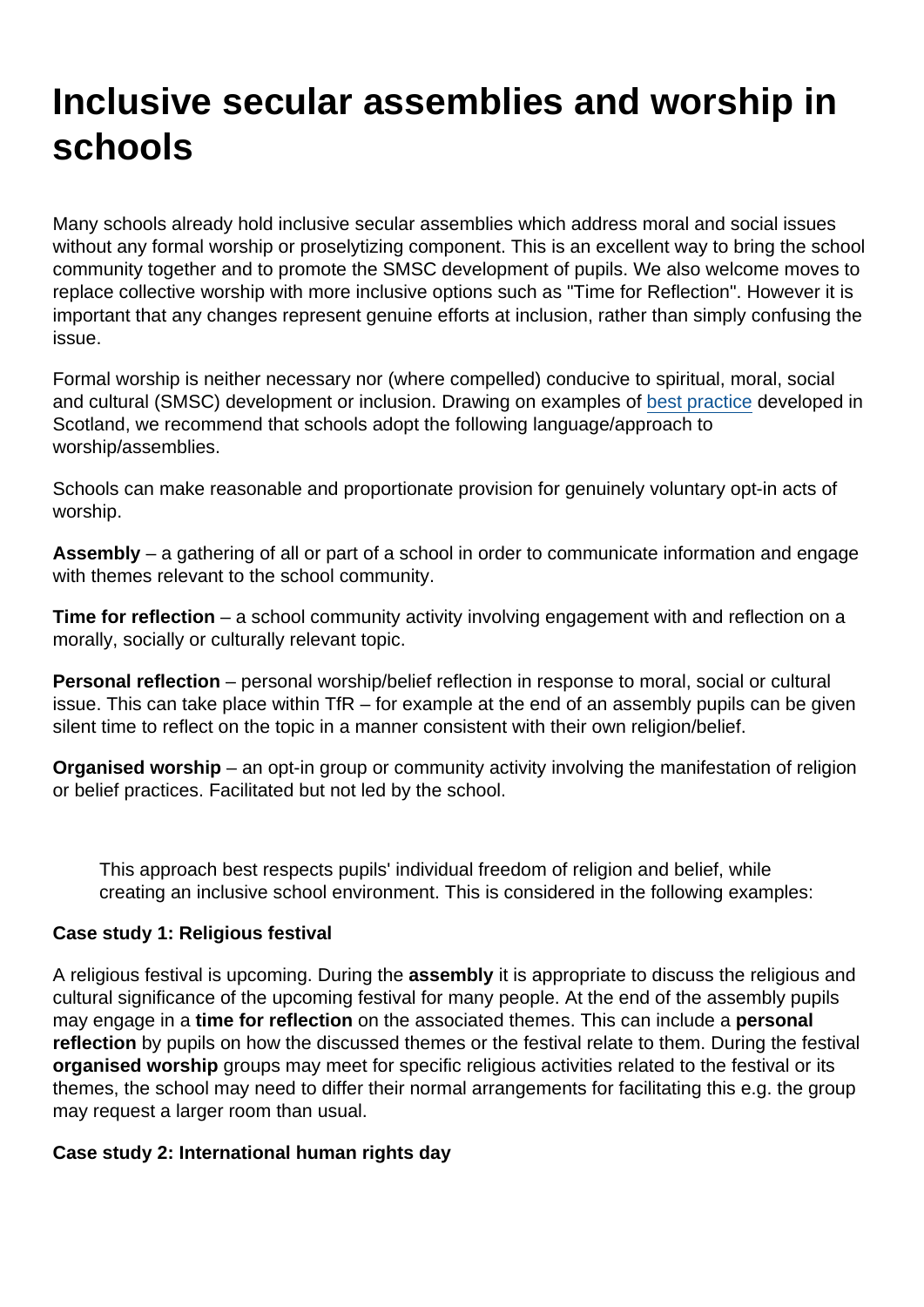The school has decided to mark International Human Rights day. The assembly includes a presentation on the day and the importance of human rights. A time for reflection could take the form of a discussion of how human rights affect the school community. This could be followed by a personal reflection where pupils think or pray about the role of human rights in their own personal beliefs/faith tradition. Pupils taking part in organised worship may wish to focus on the theme of human rights.

## Case study 3: School incident

The school has experienced a difficult significant incident. The assembly provides an opportunity for the school to come together and be bought up to speed. A time for reflection may be used to discuss the pupils' concerns and provide emotional support. All pupils may benefit from additional time set aside for personal reflection and some may want additional sessions of organised worship to respond to the incident within their faith tradition, they may be supported by external visitors.

## Case study 4: School celebration

It is exam results week. During assembly successes are celebrated, perhaps some prizes are handed out or pupils singled out for special mention. All pupils may be encouraged to take time for reflection, as they consider their successes/the future – something likely to lead to further personal reflection . Some pupils may seek out organised worship to give thanks for or to process their feelings regarding the end of exams.

In all four of these examples, the school is able to come together as a community/communities to receive support. Space is allowed for everyone's expression of religion/belief. But no one's freedom of religion or belief is undermined or made to feel excluded by compulsory worship.

Schools should always be clear with parents, pupils, staff and any guests what the purposes of assemblies are, and the role that worship plays. Good maxims should be that worship is always opt-in and that any personal or group reflection leaves pupils free to respond in the manner most appropriate to them – religiously or non-religiously.

If you would like to discuss how to make your school's assemblies or collective worship/time for reflection more inclusive within the current confines and hear more examples of good practice, please [get in touch.](mailto:education@secularism.org.uk)

The excessive involvement of religious representatives in assemblies should be reconsidered. The involvement of such representatives creates confusion over the purpose of assemblies and undermines their educational function by conflating education about and promotion of religion.

Representatives of religion and belief groups will often be an appropriate guest or complement to assemblies, however they should not lead it or conflate it with organised worship. A greater emphasis should be placed on the involvement of religious representatives not compromising the educational and inclusive nature of assemblies/time for reflection, and any representative invited into schools should be well informed on the differences between time for reflection, personal reflection and organised worship.

• [Guide to challenging collective worship](https://www.secularism.org.uk/end-compulsory-worship/guide.html)